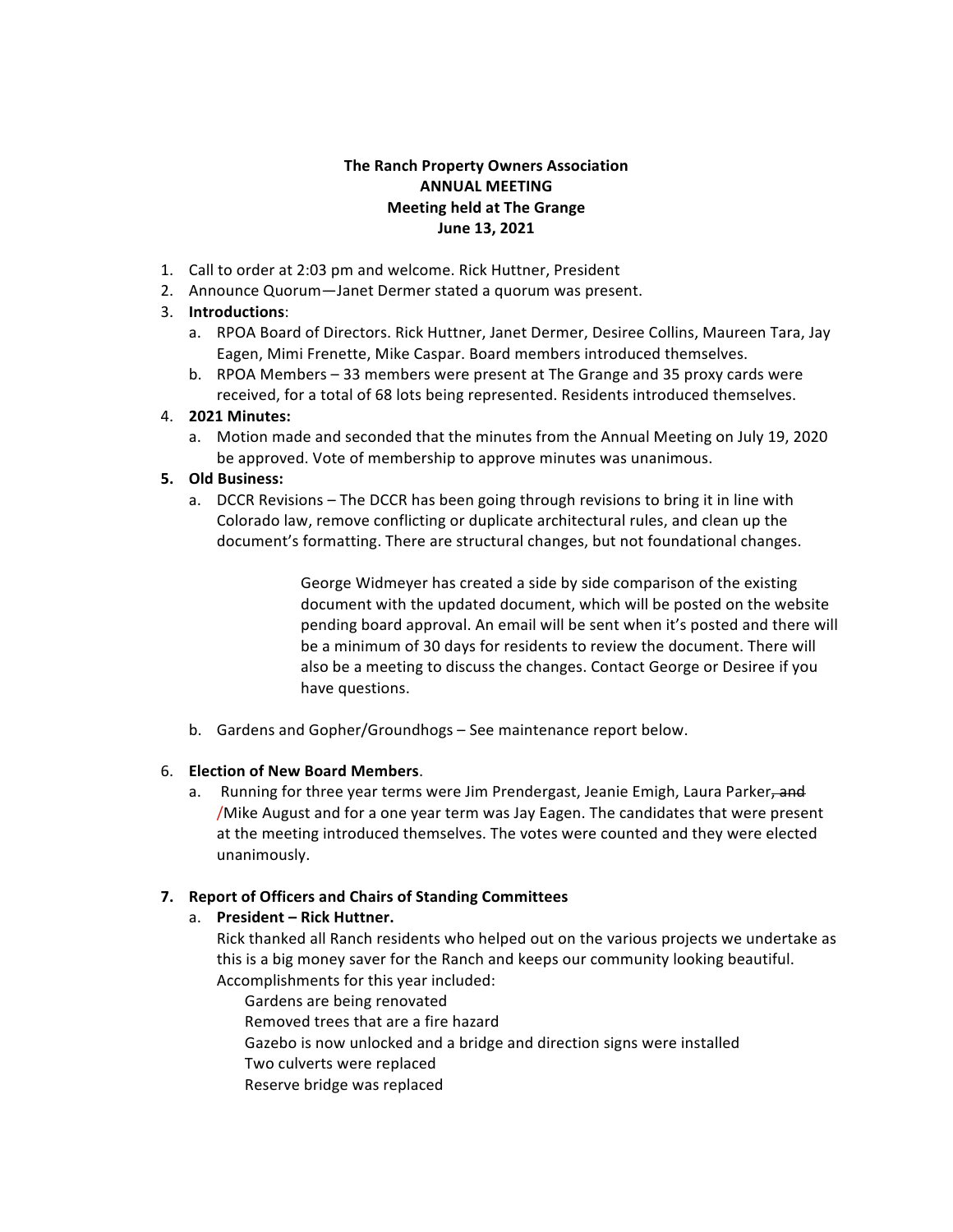Reminder that volunteers are always needed to keep The Ranch functioning and looking beautiful.

The board is aware of several issues of concern to residents, including dogs off leash, speeding, trespassing, and cars parked in driveways. A survey will be sent out to gain further understanding of residents' feelings about these issues.

#### **b. Secretary – Janet Dermer:**

Owners were reminded to contact Jeanie Emigh or Carol Lewin if they have any updates to their contact information in the directory.

### c. **Director Report – Jay Eagen and Mimi Frenette**

Jay and Mimi increased communication with the distribution of the Ranch Roundup, which summarizes issues and priorities in The Ranch.

A survey sent out earlier this year identified five priorities that are being addressed by the board:

Replace the front entrance sign Align the DCCRs and architectural rules Communications: surveys and seasonal newsletters Community drought and water concerns Fire prevention

#### **d. Treasurer/Finance Committee – Desiree Collins:**

FY21 – Desiree reviewed the expenditures in the 2021 budget. She explained the operating and capital expenses and how money is allocated to each one. We came in under budget largely because the light poles were less expensive than budgeted, the front entrance sign replacement was delayed to FY22, and we received a rebate for electricity.

 $FY22$  – The increase in operations was driven by priorities identified in the annual meeting and the survey, but due to careful budgeting, the annual assessment did not increase. Desiree asked for a motion to approve the 2021-2022 budget. A motion was made and seconded and the motion passed unanimously. Contact the treasurer for specific information regarding the budget.

Reserve Fund – The reserve fund is the money necessary to repair/replace common area items. It's currently funded at 85% of the target amount identified in a report created by a credentialed Reserve Specialist. This puts the risk of a special assessment at less than 5%. Desiree requested that a motion be made to move excess funds from FY21 to our reserve account. A motion was made and seconded and the motion passed unanimously.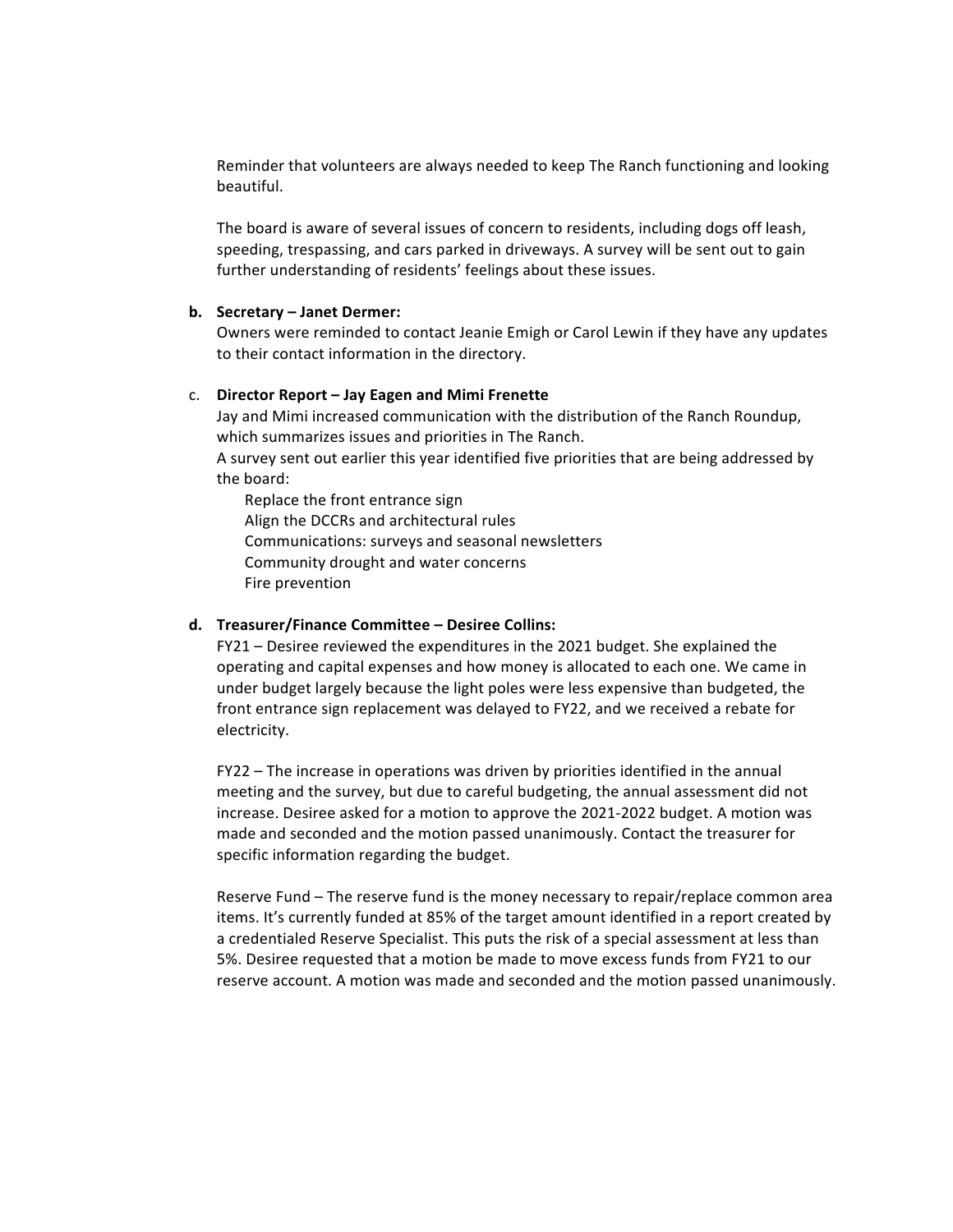#### e. **Architectural Committee – Judy Burgess and Jill Ward:**

30 projects approved, including:

- 6 Door and window replacements and refurbishments
- 14 Deck replacements, modifications, repairs, and railing additions
- 2 Walkways
- 4 House and gazebo roof replacements
- 2 Solar roof panel
- 5 Landscaping improvements
- 5 Air conditioners
- 1 Pet door
- 5 Painting projects
- 4 Hot tub removal and/or replacement
- 1 Dumpster placement
- 1 Remodel or new construction
- 1 Exterior repair
- 3 Garage doors

#### 2 Disapprovals

- 1 Garage door resolved
- 1 Metal wainscoting
- 1 Metal roof

Roofing  $-$  13 cedar shake roofs still remain in The Ranch.

## **f. Maintenance Committee – Maureen Tara:**

Completed Projects

Replaced street lights Replaced street signage Replaced the reserve bridge Replaced two culverts Replaced section of fence between The Ranch and Goodman Estates Replaced gazebo roof Common areas were treated for prairie dogs in cooperation with the ranchette homeowners' treatments

### Irrigation Committee

Several problems with line breaks, clogged valves, and broken pumps during start up this spring. Brooks Well Service has been contacted to provide maintenance.

#### Firewise Committee

Thanks to Sam Foster and George Widmeyer for attending educational fire and forest meetings and bringing back info to the board and providing recommendations.

Thanks to Sheila Lee and Jenelle Vincel for mapping fire hydrants. They will be tested at some future date this year.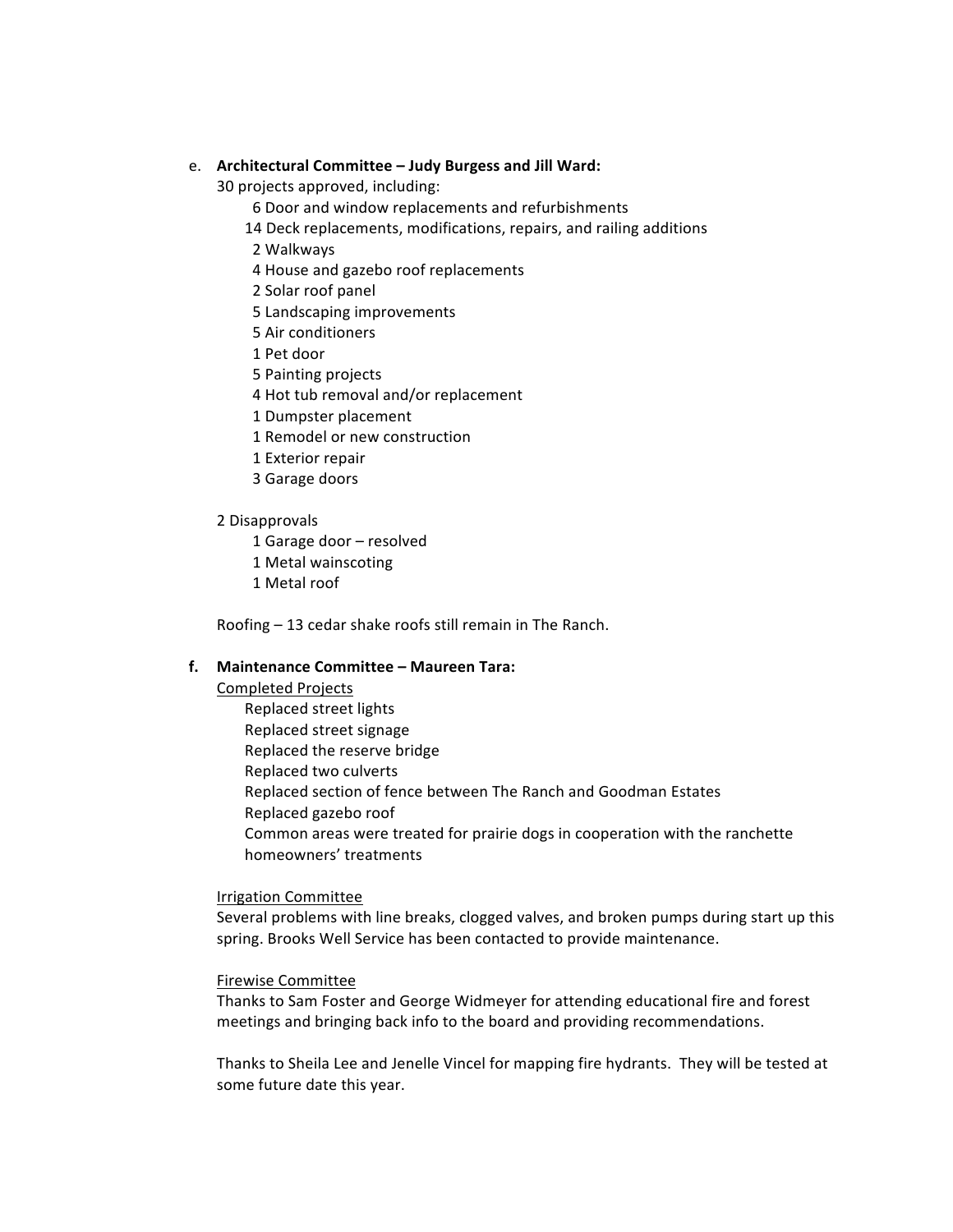Thanks to the team who pruned common area spruces: Bob Cochran, Bob Condit, Maureen Tara and Jay Eagen

Thanks to the team who removed junipers on Cottonwood Creek Road (CCR) and along Hwy 550:

Cathy Neill, Linda Olmstead, David Andrews, Scott Voss, Sam Foster, Dot Wehrly, Maureen Tara, Sheila Lee and Vanessa Callahan and her children.

The committee has recommended removing the junipers along CCR behind the townhouses and replacing them with less flammable shrubs.

Garden Committee

Based on comments in last year's annual meeting and a subsequent survey, the community indicated that the gardens were in poor condition and needed to be beautified. The gardens will be renovated in two phases. Phase 1 will be implemented this year and the gardens will be weeded, planted with perennials, mulched, and edging added if missing.

Completed projects

Created a standing garden committee

Contracted with EarthScapes to add one more weeding day

Hired landscape designer, Debra Galbraith, to redesign five of our largest gardens Removed spreading ground cover to make weeding easier

Added edging if it was missing

Planting and mulching were delayed until this week because Durango Nursery had problems getting plants from their suppliers.

Thanks to the volunteers who trimmed the crab apple trees and bushes in the island near lots

Len Schmeltzer, Mimi Frenette, Nancy and Terry Woods, Bob and Nancy Cochrane, Linda Philp, Maureen Tara

### Sustainable Landscape Committee

**Current Projects** 

Reforest the reserve over the next 4-5 years because the cottonwood trees are dying from lack of water.

Reclaim the area between the homes and the road in the reserve because it's currently infested with gophers and non-native invasive weeds. The weeds and gophers were treated this year.

**Future Projects** 

Rescue/replace the lodgepole pines along Hwy 550 that are dying from insufficient water and old age.

Create a list of xeriscape plants and landscape designs and submit to the Architectural Committee as guidelines for homeowners who want to convert to xeriscape landscaping.